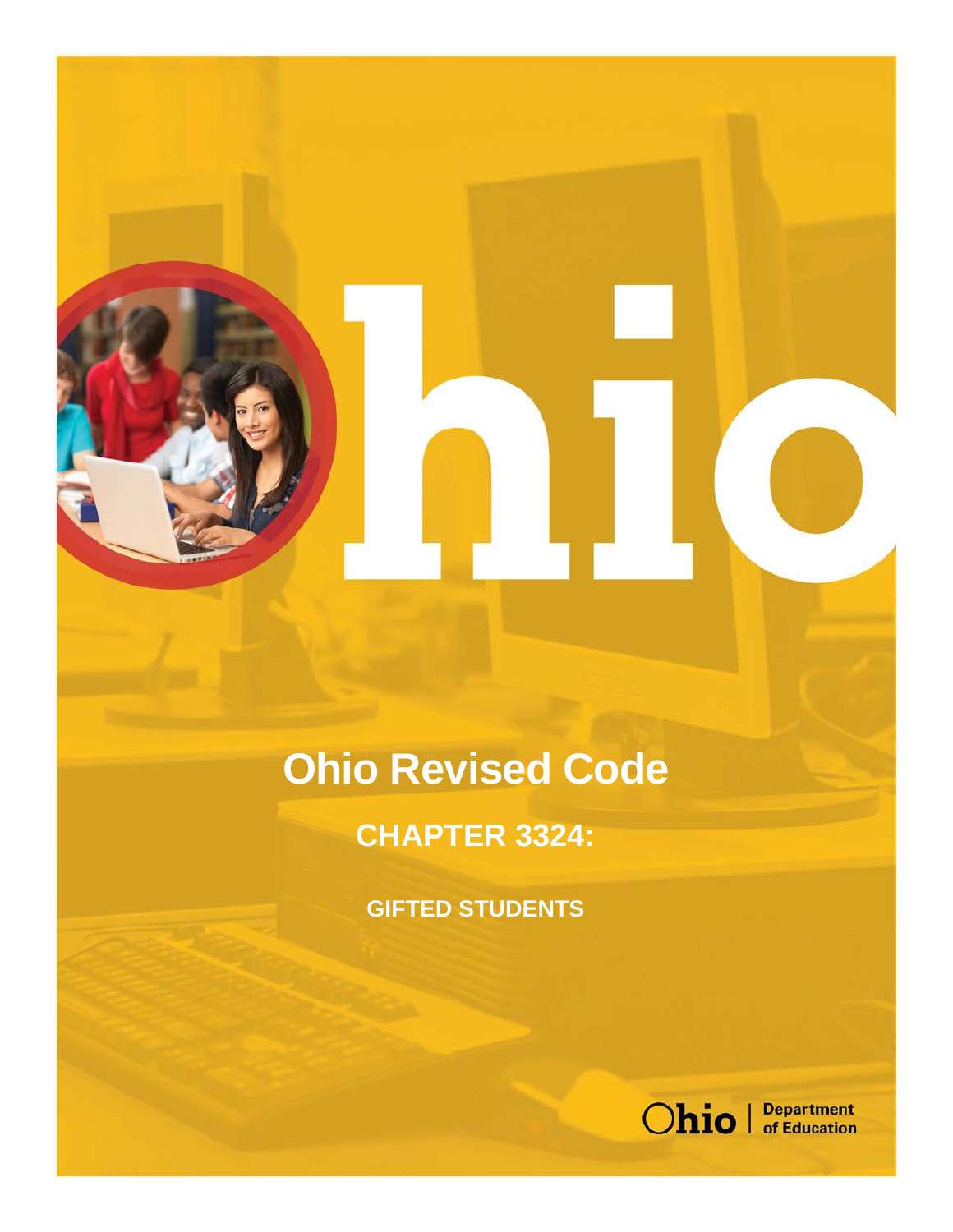#### 3324.01 Gifted student definitions

As used in this section and sections 3324.02 through 3324.06 of the Revised Code:

- (A) "Approved" means approved by the department of education and included on the list compiled by the department under section 3324.02 of the Revised Code.
- (B) "Gifted" means students who perform or show potential for performing at remarkably high levels of accomplishment when compared to others of their age, experience, or environment and who are identified under division (A), (B), (C), or (D) of section 3324.03 of the Revised Code.
- (C) "School district" does not include a joint vocational school district.
- (D) "Specific academic ability field" means one or more of the following areas of instruction:
	- (1) Mathematics;
	- (2) Science;
	- (3) Reading, writing, or a combination of these skills;
	- (4) Social studies.

#### 3324.02 Assessment instruments for screening and identifying gifted students

- (A) The department of education shall construct lists of existing assessment instruments it approves for use by school districts, and may include on the lists and make available to school districts additional assessment instruments developed by the department. Wherever possible, the department shall approve assessment instruments that utilize nationally recognized standards for scoring or are nationally normed. The lists of instruments shall include:
	- (1) Initial screening instruments for use in selecting potentially gifted students for further assessment;
	- (2) Instruments for identifying gifted students under section 3324.03 of the Revised Code.
- (B) The department, under Chapter 119. of the Revised Code, shall also adopt rules for the administration of any tests or assessment instruments it approves on the list required by division (A) of this section and for establishing the scores or performance levels required under section 3324.03 of the Revised Code.
- (C) The department shall ensure that the approved list of assessment instruments under this section includes instruments that allow for appropriate screening and identification of gifted minority and disadvantaged students, children with disabilities, and students for whom English is a second language.
- (D) Districts shall select screening and identification instruments from the approved lists for inclusion in their district policies.
- (E) The department shall make initial lists of approved assessment instruments and the rules for the administration of the instruments available by September 1, 1999.

## 3324.03 School districts to identify gifted students

The board of education of each school district shall identify gifted students in grades kindergarten through twelve as follows: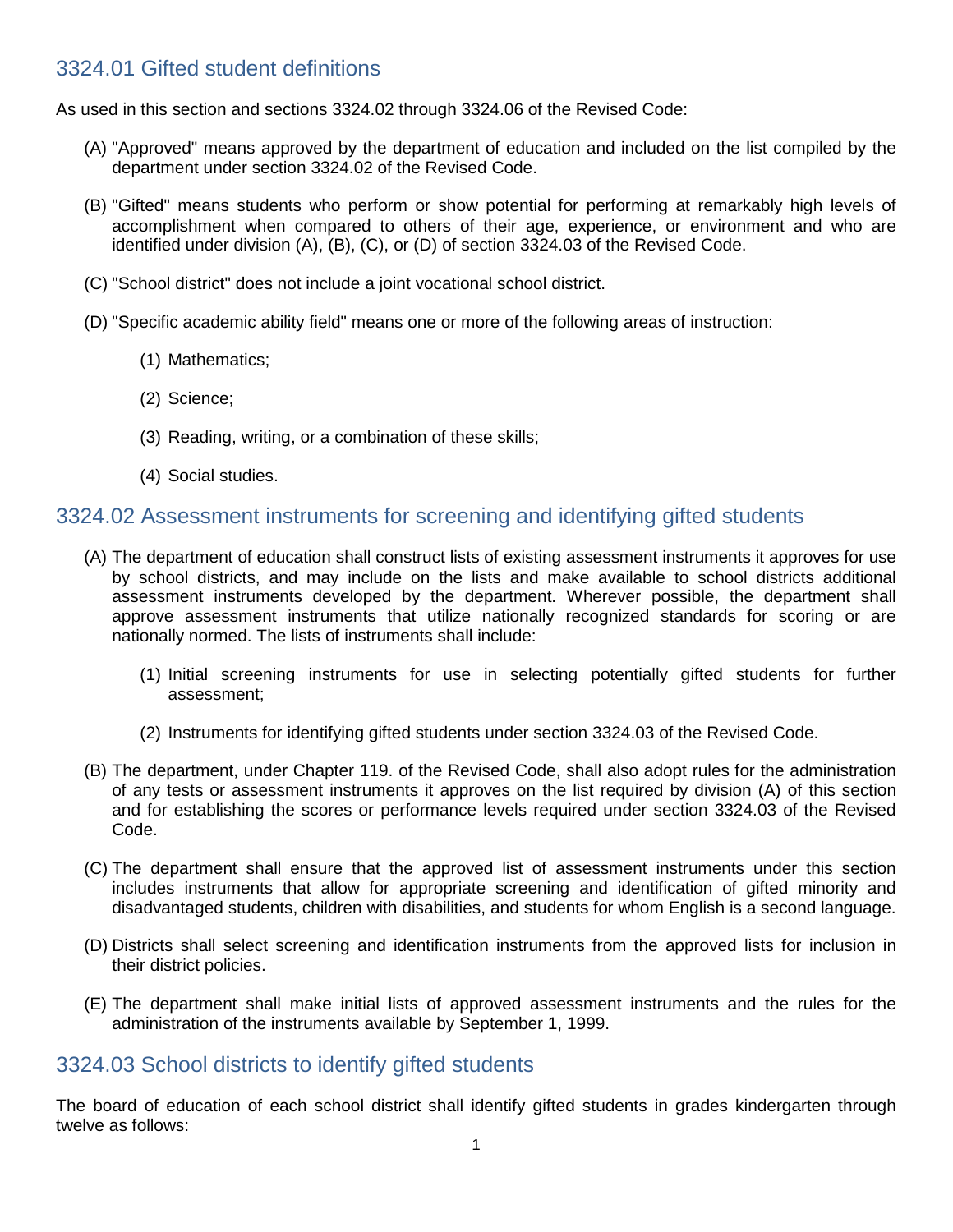- (A) A student shall be identified as exhibiting "superior cognitive ability" if the student did either of the following within the preceding twenty-four months:
	- (1) Scored two standard deviations above the mean, minus the standard error of measurement, on an approved individual standardized intelligence test administered by a licensed school psychologist or licensed psychologist;
	- (2) Accomplished any one of the following:
		- (a) Scored at least two standard deviations above the mean, minus the standard error of measurement, on an approved standardized group intelligence test;
		- (b) Performed at or above the ninety-fifth percentile on an approved individual or group standardized basic or composite battery of a nationally normed achievement test;
		- (c) Attained an approved score on one or more above-grade level standardized, nationally normed approved tests.
- (B) A student shall be identified as exhibiting "specific academic ability" superior to that of children of similar age in a specific academic ability field if within the preceding twenty-four months the student performs at or above the ninety-fifth percentile at the national level on an approved individual or group standardized achievement test of specific academic ability in that field. A student may be identified as gifted in more than one specific academic ability field.
- (C) A student shall be identified as exhibiting "creative thinking ability" superior to children of a similar age, if within the previous twenty-four months, the student scored one standard deviation above the mean, minus the standard error of measurement, on an approved individual or group intelligence test and also did either of the following:
	- (1) Attained a sufficient score, as established by the department of education, on an approved individual or group test of creative ability;
	- (2) Exhibited sufficient performance, as established by the department of education, on an approved checklist of creative behaviors.
- (D) A student shall be identified as exhibiting "visual or performing arts ability" superior to that of children of similar age if the student has done both of the following:
	- (1) Demonstrated through a display of work, an audition, or other performance or exhibition, superior ability in a visual or performing arts area;
	- (2) Exhibited sufficient performance, as established by the department of education, on an approved checklist of behaviors related to a specific arts area.

#### 3324.04 Adoption of district plan for identifying gifted students

The board of education of each school district shall adopt a plan by January 1, 2000, for identifying gifted students. The plan shall be submitted to the department of education for approval. The department shall approve the plan within sixty days if it contains all of the following:

- (A) A description of the assessment instruments from the list adopted by the department that the district will use to screen and identify gifted students;
- (B) Acceptable scheduling procedures for screening and for administering assessment instruments for identifying gifted students. These procedures shall provide: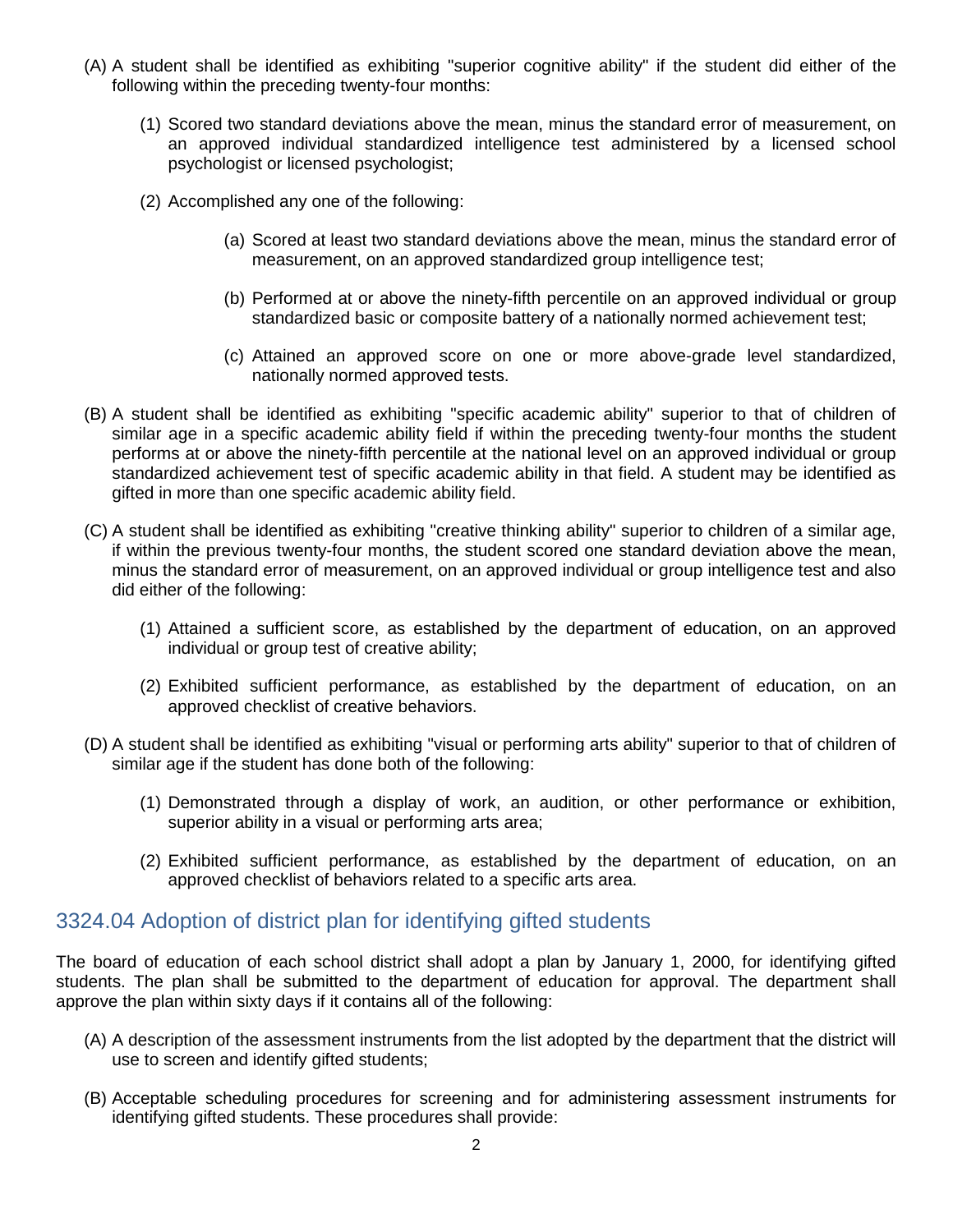- (1) At least two opportunities a year for assessment in the case of students requesting assessment or recommended for assessment by teachers, parents, or other students;
- (2) Assurance of inclusion in screening and assessment procedures for minority and disadvantaged students, children with disabilities, and students for whom English is a second language;
- (3) Assurance that any student transferring into the district will be assessed within ninety days of the transfer at the request of a parent.
- (C) Procedures for notification of parents within thirty days about the results of any screening procedure or assessment instrument and the provision of an opportunity for parents to appeal any decision about the results of any screening procedure or assessment, the scheduling of children for assessment, or the placement of a student in any program or for receipt of services;
- (D) A commitment that the district will accept scores on assessment instruments provided by other school districts or trained personnel outside the school district, provided the assessment instruments are on the list approved by the department of education under section 3324.02 of the Revised Code. The district's plan may provide for the district to contract with any qualified public or private service provider to provide screening or assessment services under the plan. The department shall assist any district whose plan it disapproves under this section to amend the plan so that it meets the requirements of this section.

#### 3324.05 Annual report of screening, assessments and identifications

- (A) Each school district shall submit an annual report to the department of education specifying the number of students in each of grades kindergarten through twelve screened, the number assessed, and the number identified as gifted in each category specified in section 3324.03 of the Revised Code.
- (B) The department of education shall audit each school district's identification numbers at least once every three years and may select any district at random or upon complaint or suspicion of noncompliance for a further audit to determine compliance with sections 3324.03 to 3324.06 of the Revised Code.
- (C) The department shall provide technical assistance to any district found in noncompliance under division (B) of this section. The department may reduce funds received by the district under Chapter 3317. of the Revised Code by any amount if the district continues to be noncompliant.

#### 3324.06 Adoption and distribution of district policy statement

The board of education of each school district shall adopt a statement of its policy for the screening and identification of gifted students and shall distribute the policy statement to parents. The policy statement shall specify:

- (A) The criteria and methods the district uses to screen students and to select students for further assessment who perform or show potential for performing at remarkably high levels of accomplishment in one of the gifted areas specified in section 3324.03 of the Revised Code;
- (B) The sources of assessment data the district uses to select students for further testing and an explanation for parents of the multiple assessment instruments required to identify gifted students under section 3324.03 of the Revised Code;
- (C) An explanation for parents of the methods the district uses to ensure equal access to screening and further assessment by all district students, including minority or disadvantaged students, children with disabilities, and students for whom English is a second language;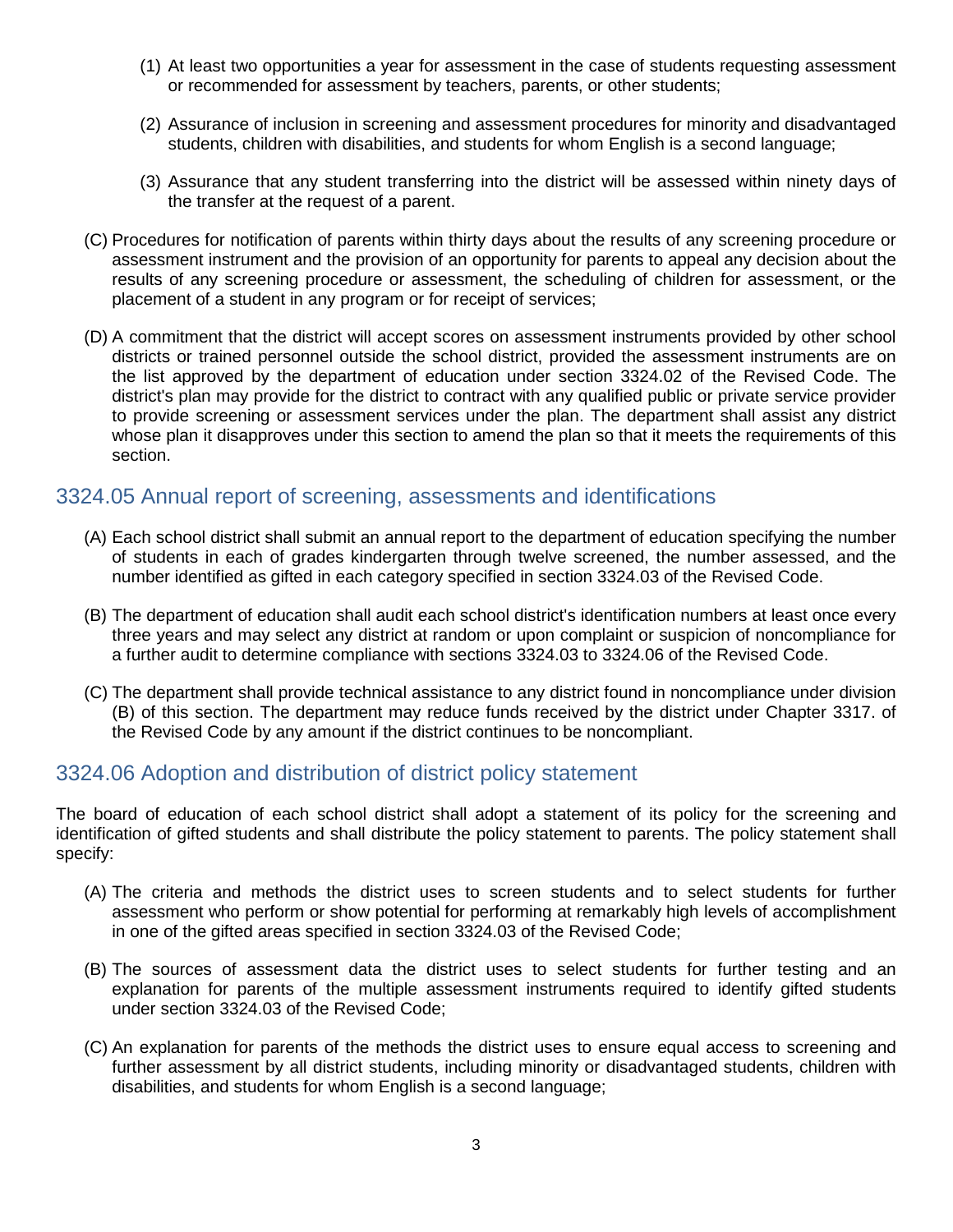- (D) Provisions to ensure equal opportunity for all district students identified as gifted to receive any services offered by the district;
- (E) Provisions for students to withdraw from gifted programs or services, for reassessment of students, and for assessment of students transferring into the district;
- (F) Methods for resolving disagreements between parents and the district concerning identification and placement decisions. A copy of the district's policy adopted under this section shall accompany the district's plan submitted to the department of education under section 3324.04 of the Revised Code.

# 3324.07 District plan for service of gifted students

- (A) The board of education of each school district shall develop a plan for the service of gifted students enrolled in the district that are identified under section 3324.03 of the Revised Code. Services specified in the plan developed by each board may include such options as the following:
	- (1) A differentiated curriculum;
	- (2) Cluster grouping;
	- (3) Mentorships;
	- (4) Accelerated course work;
	- (5) The college credit plus program under Chapter 3365. of the Revised Code;
	- (6) Advanced placement;
	- (7) Honors classes;
	- (8) Magnet schools;
	- (9) Self-contained classrooms;
	- (10) Independent study;
	- (11) Other options identified in rules adopted by the department of education.
- (B) Each board shall file the plan developed under division (A) of this section with the department of education by December 15, 2000. The department shall review and analyze each plan to determine if it is adequate and to make funding estimates.
- (C) Unless otherwise required by law, rule, or as a condition for receipt of funds, school boards may implement the plans developed under division (A) of this section, but shall not be required to do so until further action by the general assembly or the state superintendent of public instruction.

# 3324.08 District gifted education coordinator

Any person employed by a school district and assigned to a school as a principal or any other position may also serve as the district's gifted education coordinator, if qualified to do so pursuant to the rules adopted by the state board of education under this chapter.